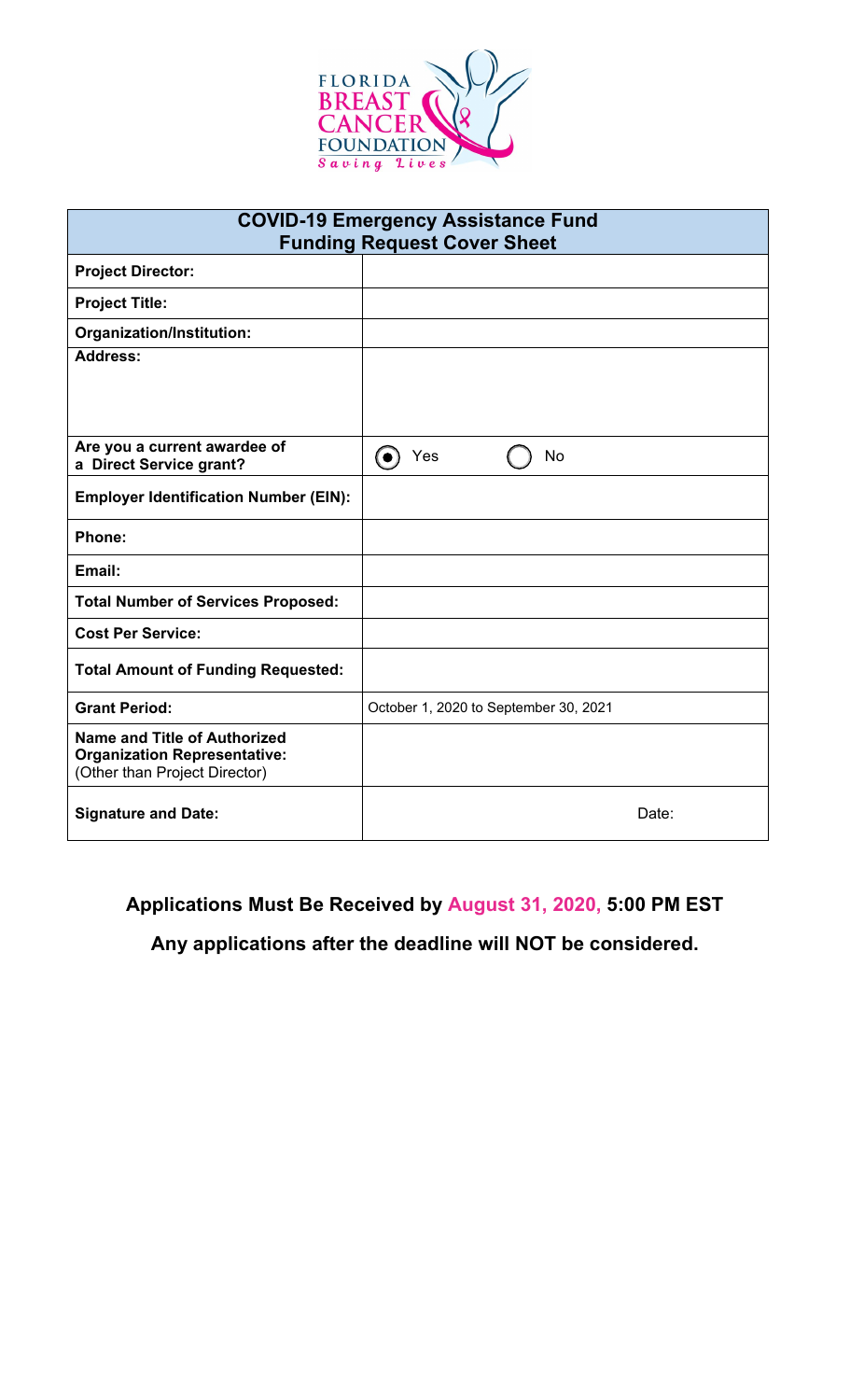

| <b>Abstract Sheet</b>            |  |  |  |  |
|----------------------------------|--|--|--|--|
| <b>Project Director:</b>         |  |  |  |  |
| Organization/Institution         |  |  |  |  |
| <b>Target Population Served:</b> |  |  |  |  |

In the space below, please provide a short abstract, not to exceed 30 Lines, written in lay terms for release to the general public should this application be chosen for funding.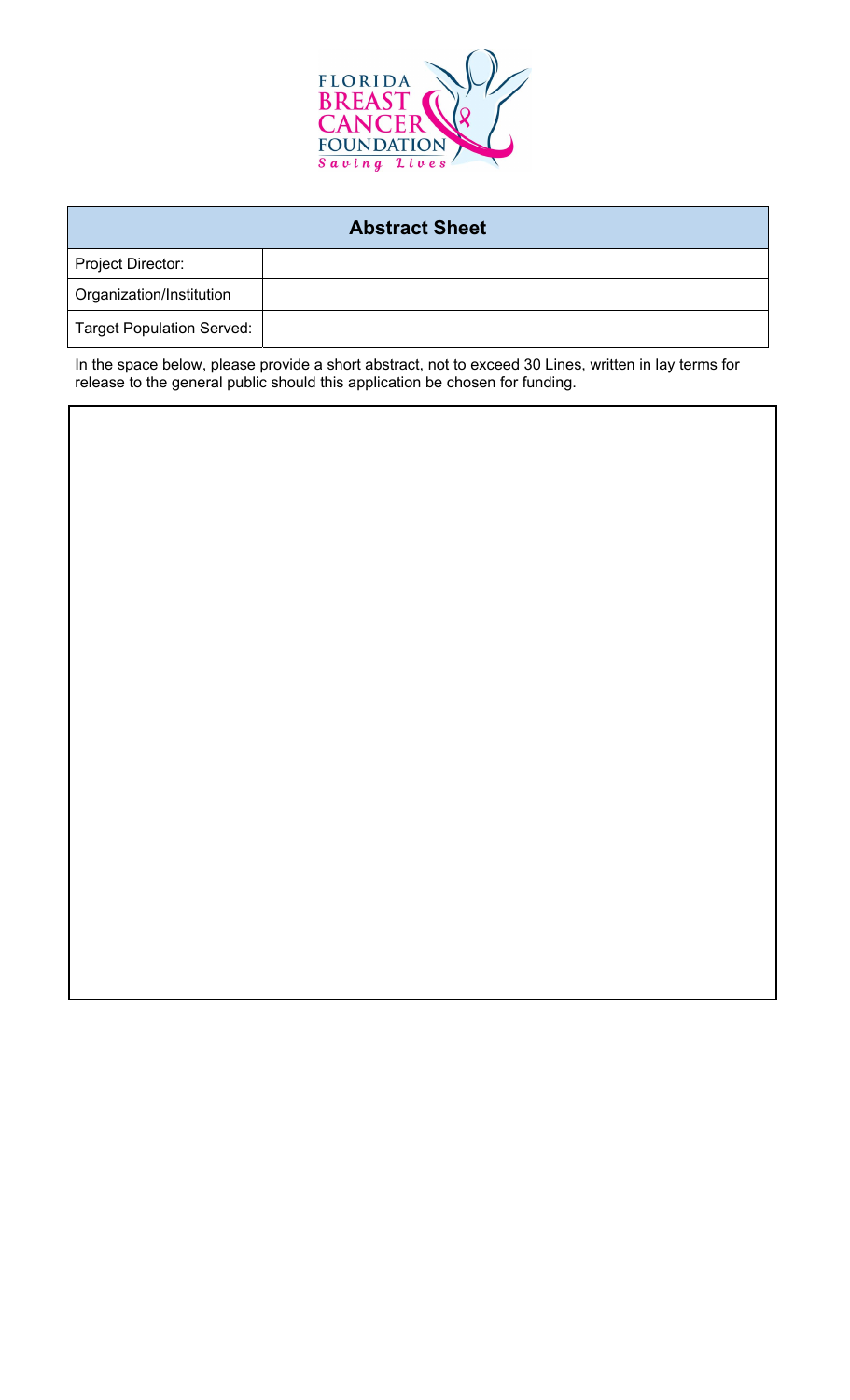

## **Permission to Publish:**

Permission is hereby granted to Florida Breast Cancer Foundation to publish the above abstract should this application be selected for funding.

| Name: (Typed) |  |
|---------------|--|
| Signature:    |  |
| Date:         |  |
| Phone Number: |  |